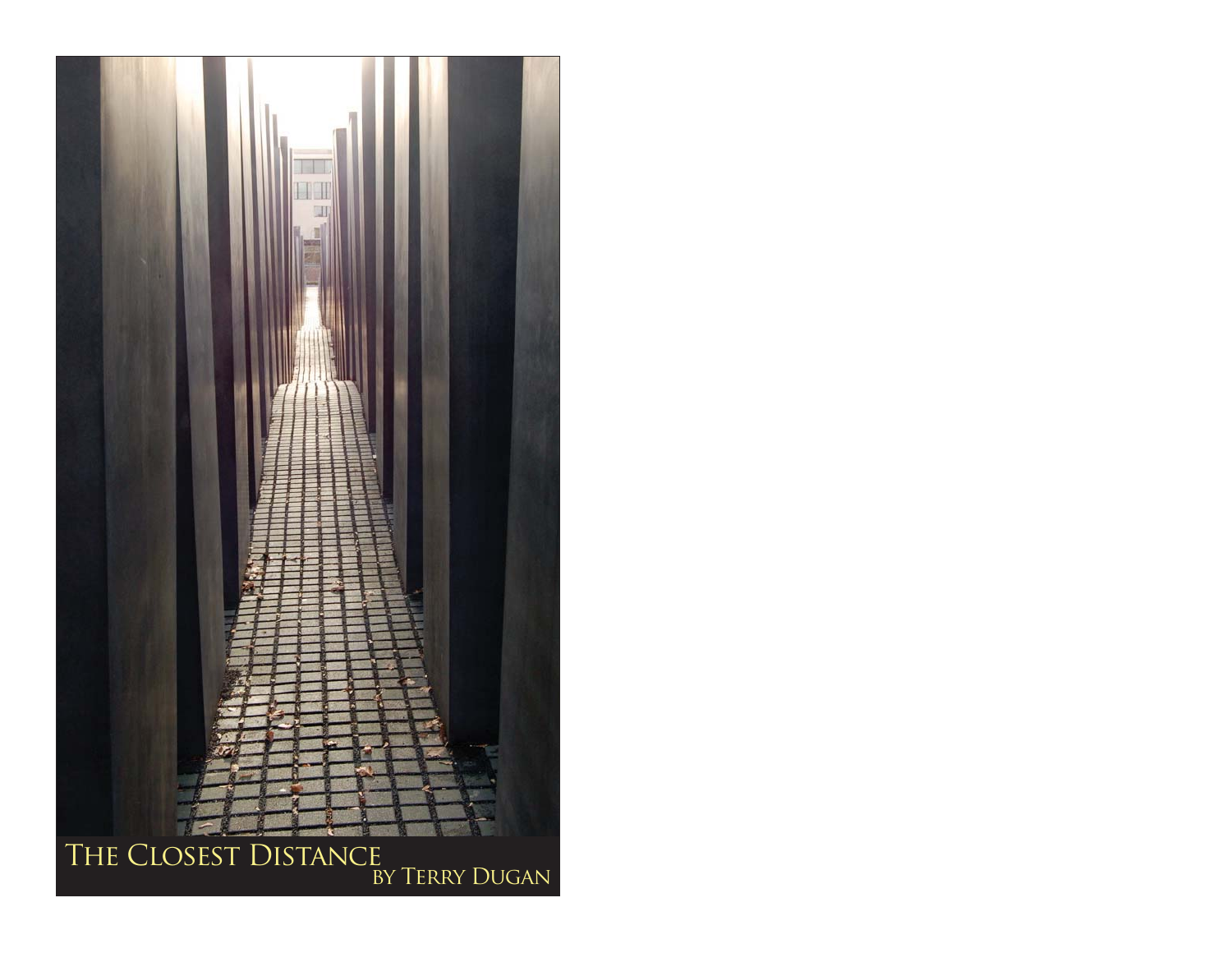"The Closest Distance"By Terry Dugan Copyright 2008

**No royalties are required to perform "The Closest Distance" on stage or in an oral-presentation setting until after July 31, 2010. Until that date, this play is offered for free with no prior permission required or notifi cation of the author necessary. However, performances cannot be recorded without the express written consent of the author. The author retains all copyrights to this work.**  The following work cannot be resold or published for profit by **anyone but the author, but it may be distributed freely. The author**  reserves the right to extend the royalty-free period indefinitely. This **extention will be posted through PDF updates on Daily Hick.com.** 

**Royalty-free plays posted on www.dailyhick.com. Contact Info: terrydugan@gmail.com**

The Closest DistanceMYLA, a woman with dementia ALIENA, drug-addicted daughter of MYLA JACOB, friend of ALIENA HILLA, older sister of MYLA

**SCENE:** *MYLA's home, where one often fi nds here sitting at a dining table next to a small kitchen. Characters also go through front and bedroom doors.*

# **SCENE 1**

*MYLA's home. It's compact, with a small kitchen, a dining room and living room all in the same open-space room. There's a front door and a door that leads to the bedroom. There is also a window. MYLA, wearing a house dress, is sitting at the table. ALIENA is talking on the phone. You can hear a faint, constant cry from a baby.*

**ALIENA:** I said you can't come! Leave us alone! *(Ends call)* Hilla's never going to tear us apart. She wants to lock you up with crazies, forget about you. I'll never lock you up with crazies because I care. *(No response from MYLA.*) Are you ready? Let's practice signing your name.

**MYLA:** My name?

**ALIENA:** Practice signing your name. *(MYLA doesn't move)* Hold on. *(Walks away from the table)* Where's that check? Where's the God damn check? *(Finds it by the phone)* Oh. Oh, here it is. Here it is. Oh are you ready!

**MYLA:** Ready. *(ALIENA grabs her hand.)*

**ALIENA:** Myla. E-t-e-r- …the R's are hard to make… n-e. There you go. You did so good, such a good mommy for helping her girl.

**MYLA:** Do you know my girl?

**ALIENA:** I'm your daughter, sweetie.

the control of the control of the control of the control of the control of

**MYLA:** You? No! *(Picks up a picture)* My daughter wears a hat. See, she wears a hat.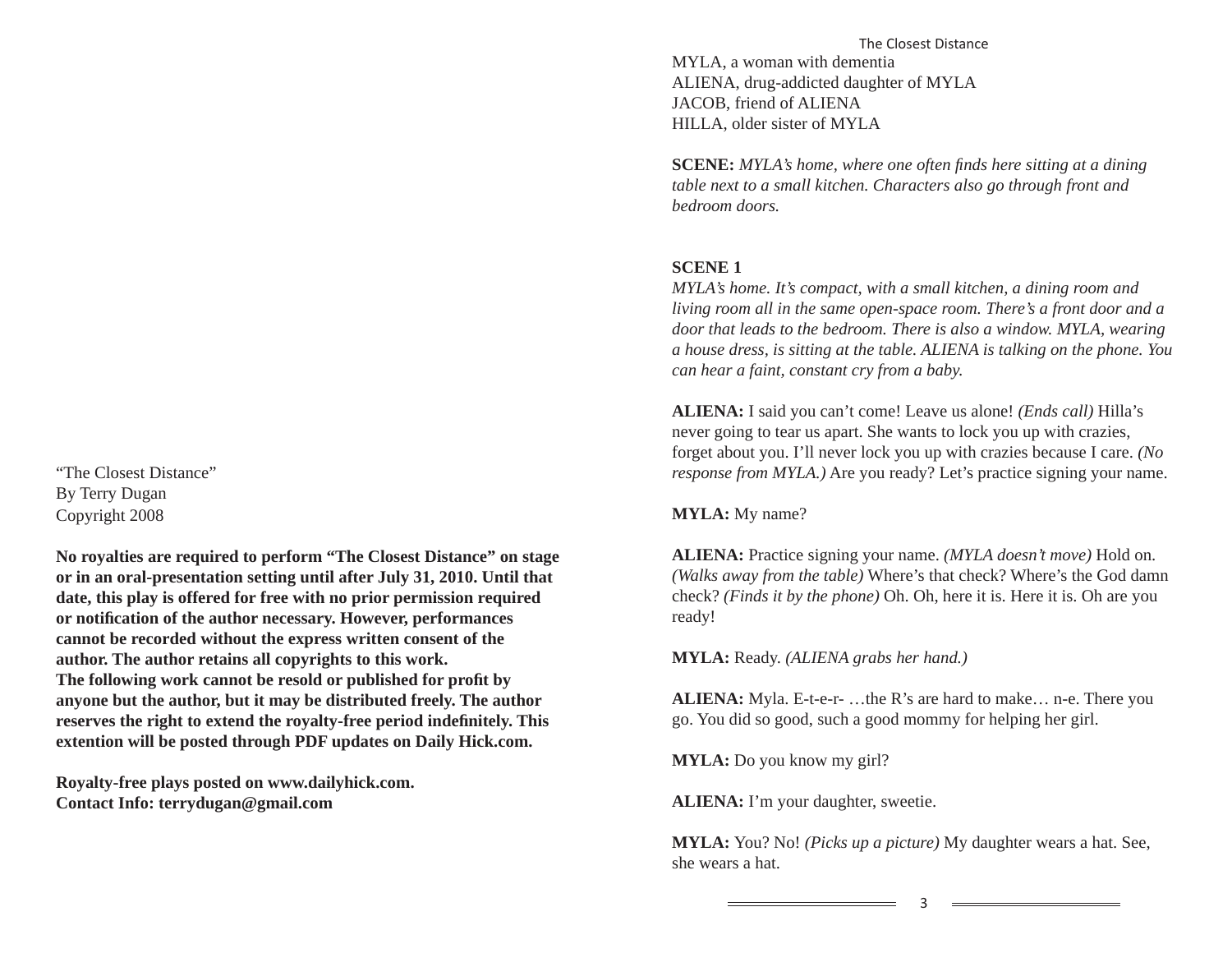The Closest Distance**ALIENA:** That's you in that picture, mommy. I'm your daughter.

**MYLA:** No. My daughter went away a long time ago.

**ALIENA:** She was a bad girl. *(MYLA slaps ALIENA and is shaken by it.)*

**MYLA:** She was a good girl. Don't you talk about her like that. We rode horses and cleaned chickens and fed pigs, and we played dress-up and we wore hats. Why won't she come back?

**ALIENA:** What's your daughter's name?

**MYLA:** …It's… Kitten. No. Princess.

**ALIENA:** Was it Aliena?

**MYLA:** *(Laughs)* What kind of name is that? It was Kitten. I'm sure of it. I should know my own child. What is that noise? Is that my baby? Is that my baby girl?

**ALIENA:** It's not your baby. It's my baby.

**MYLA:** Why is she crying?

ALIENA: Because she doesn't want to sleep.

**MYLA:** I think it's my baby.

**ALIENA:** No, don't go in there. *(ALIENAGrabs her. The two have a violent, screaming confrontation.)*

**MYLA:** No! My baby! My baby!

**ALIENA:** No, no, listen, listen…there's no baby…It's just, one of the animals.

**MYLA:** …Oh, they're always crying for something. Always food. Or the sun. They cry so much, I hate it. Maybe we give it some food. I'll get my boots and hat.

**ALIENA:** No, we already fed it, sweetie. <u> De la Carlo de la Carlo de la Carlo de la Carlo de la Carlo de la Carlo de la Carlo de la Carlo de la Carlo d</u>

The Closest Distance

**MYLA:** It will stop crying.

**ALIENA:** It will stop crying, and everything will be fine.

**MYLA:** Why do I hear crying?

**ALIENA:** Because that's all there is! All the world is crying. *(Pause)* Tears are the one thing they can't take away from you. You don't want them, but they're all yours. *(No response.)* They're an ending and a new beginning, every drop a resolution. When your eyes are washed of sadness, you can see clear. You're supposed to, anyway. I've had too many endings, and my new beginnings, don't feel so new. *(The phone rings.)*

**MYLA:** I'm sorry. Who…you said you were someone?

**ALIENA:** It's me, Aliena.

**MYLA:** You look, I…Did I know you when you were younger?

**ALIENA:** Yes!

**MYLA:** I think I… *(ALIENA grunts, picks up the phone receiver and slams it down on the phone.)* I saw you in prison. You were, you were... No! You're not going to hurt me!

**ALIENA:** I don't hurt anyone.

**MYLA:** Don't hurt me!

**ALIENA:** I would never-

**MYLA:** Stay away! Stay away!

**ALIENA:** Calm, calm, shhhh…Look at me. Look at me. Do I look like a bad girl? I would never hurt you. I stopped, I stopped going to prison. They said I'm all better. Don't I look all better? Do I look like a bad girl?

**MYLA:** You don't look like a bad girl.

the contract of the contract of the contract of the contract of the contract of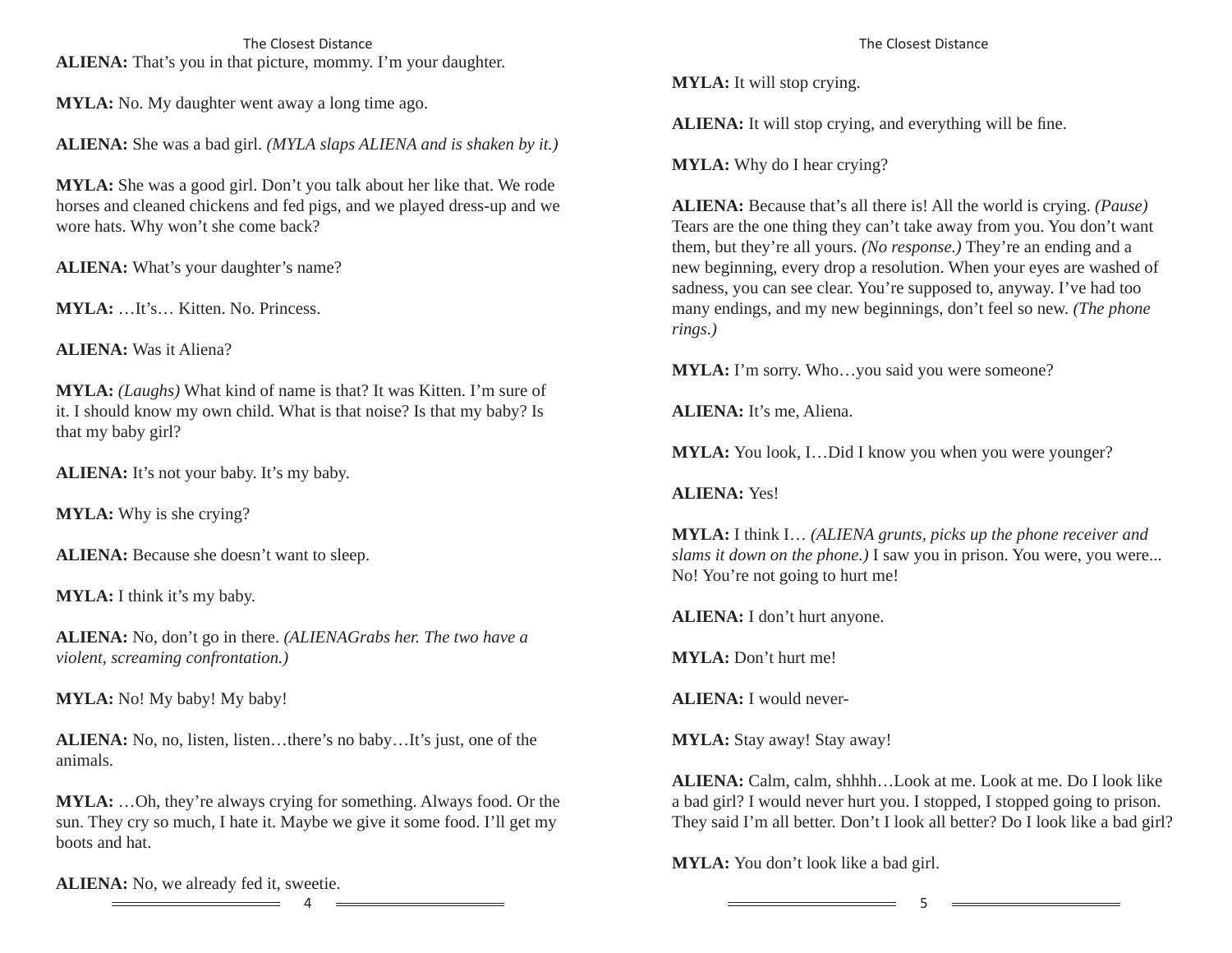The Closest Distance**ALIENA:** What do I look like?

**MYLA:** I don't know.

**ALIENA:** We were best friends, a long time ago. And then I…I'm back! I'm back, you see, and things are going to be like they always were. Like the good-old days. You liked the good days. You'll remember them. *(No response)* I know we have memories together.

**MYLA:** I think I hear something. Do you hear something?

**ALIENA:** Do you hear me? We have memories together. Just concentrate, try to remember, something. Not prison, not the stealing. When you look at me, can't you think of something nice in that head of yours? Something you could never forget? *(No response)* You forgave me for what I did to you, didn't you? You can forgive your daughter, can't you?

**MYLA:** My daughter? Yes, I have a daughter. I'll show you a picture of her.

**ALIENA:** No, I've seen the picture.

**MYLA:** Look how pretty she is.

**ALIENA:** I don't want to see the picture! I want to see a picture of me!

**MYLA:** This is my daughter. Look how pretty she is.

**ALIENA:** In that hat.

**MYLA:** Oh what a nice hat. I don't think they make hats like that anymore.

**ALIENA:** You don't think they make straw hats? Of course they make them.

**MYLA:** I've never seen one. Just on my daughter, in this picture. (The telephone rings twice and stops.) Why is there always noise? (The telephone rings again. ALIENA answers it.)

# The Closest Distance

**ALIENA:** What has taken you so long? I'm dying over here. Just get-Do you understand how much I need this right now! *(Hangs up.)* Can you believe how selfish some people are?... I'm going to leave you for a while, momma. I won't be gone very long, I promise, and Jacob will take good care of you. You like it when Jacob comes over, don't you? *(No response)* Don't look at me like that. Don't…don't you judge me. Always, always looking down your nose at me, just like Hilla. I'm not perfect, OK? I never, I never said I was perfect. I used to be good, didn't I? Why do you only remember the bad? Why can't you tell me how I used to be good! *(No response)* I need it, OK? I need it. I need it because I don't know what it felt like to be a good girl, and until that time comes, I'd rather feel nothing. You can't act all superior to me, not when you're not helping me. *(No response)* Don't you have anything to say?

**MYLA:** I…I don't know where I am. Can you tell me where I am?

**ALIENA:** You're at your home.

**MYLA:** This is where I live?

**ALIENA:** This is your place. These are your things. This- *(Grabbing the picture)*

This girl is your daughter. Why would you have her picture here if this wasn't your house?

**MYLA:** And I know you. You take care of me, don't you?

**ALIENA:** Yeah. I take care of you.

**MYLA:** This is such a pretty place.

**ALIENA:** Of course, it's pretty. Everything's pretty. It's all pretty when you don't have a single care in the world. To be you for one minute so I can see the world for everything it's not. Everything's pretty when you don't know how it all works. Memories are life's way of cheating you out of seeing everything that's good in the world. *(No response.)* Memories convince you that things were always better and they're all wrong now. They make you build up a tolerance for life until one day you realize things don't get any better – they get worse. But it's not true, is it? It's not true. You see that it's not true. You see things are just as good as they ever were – or better. Nothing's really changed. Nothing ever changes!

6

7

<u> The Communication of the Communication</u>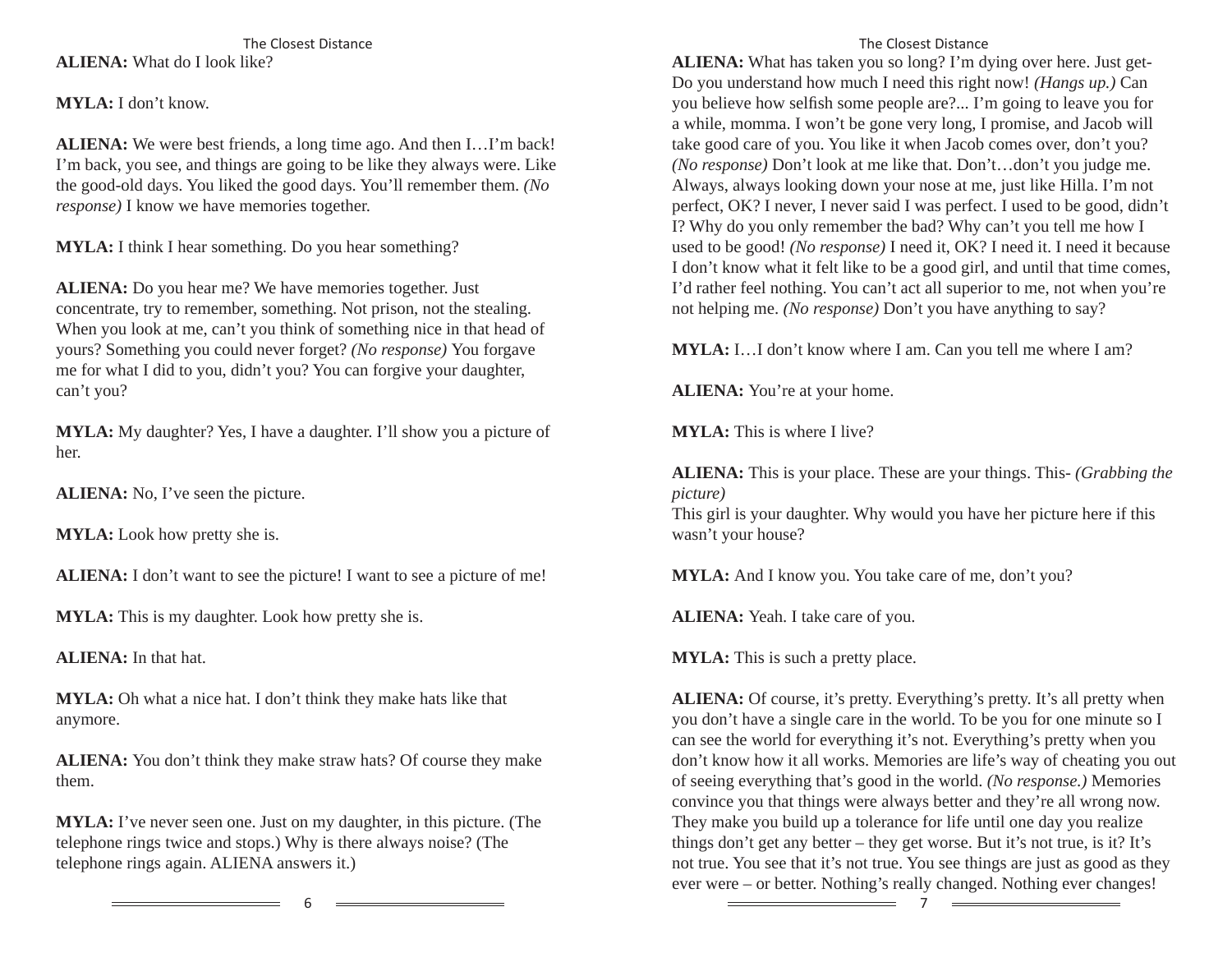# The Closest Distance

The apple I ate today is just as good, if not better, than every apple I've ever eaten. But why can't I taste it? What's it like to relive every single experience of life? *(No response.)* I can tell you what it's like to feel nothing. It's like being a puffy, white cloud that never rains, drifting around the world, watching life all around you.

**MYLA:** What's that noise?

**ALIENA:** It's nothing.

**MYLA:** I hear something, coming from that room.

**ALIENA:** No that's, that's just the animals outside.

**MYLA:** Outside?

ALIENA: Outside. The chickens and horses and pigs, they're outside.

**MYLA:** Oh.

**ALIENA:** You know outside, don't you. The world, the air, the animals. I'll bet you don't know outside.

**MYLA:** Of course I know outside.

**ALIENA:** After dad died and I ran away, what did you do? *(No response)* You didn't do anything, did you? Sold the house and then locked yourself in this place. You live in a museum exhibit. It's a good thing I came back to take care of you. A real good thing. One day, we're going to go outside. We'll go outside, and we'll go for walks. And we'll get you a new TV. You'd like a new TV to watch your shows, wouldn't you? But a big, nice TV because that's how they make them now. And you can see the TV from anywhere you're sitting. You could, you could sit at the table and play cards or sit in your favorite chair and knit. You knit, don't you? You knitted a scarf for me one time. And when I was playing in the snow, it got caught in the evergreen trees, and I was so twisted around, I said I couldn't breathe. And you came out, you ran outside with your scissors and you cut right through that scarf. It felt like you saved my life. You remember that? *(No response.)* How can't you remember that? You spent so much time making the perfect scarf for me, and in a second, you slashed right through it. How can you not remember

# The Closest Distance

that! *(Pause, then a knock at the door. ALIENA begrudgingly leaves her mother's side to undo the chain lock and answer the door, where JACOB enters.)* Took you long enough.

**JACOB:** Deal with it.

**ALIENA:** I'm dying in here. I even had the last of my coke, and you say, "Deal with it?"

**JACOB:** When am I getting my money?

**ALIENA:** When I go cash her check, you'll have it.

**JACOB:** Why's that rat always crying every time I walk in here?

**ALIENA:** Must not like you. *(JACOB goes to the room with the child.)* You remember Jacob, don't you? You see him all the time. He comes, like, almost every day. He won't bother you. You can just sit in your chair over there and watch TV. *(The crying stops.)* And I'll come back, and maybe we'll, maybe we'll go outside and take a walk. Would you like to take a walk? *(No response.)* Jacob! What are you doing!

**JACOB:** *(From the other room)* Chill out. *(JACOB re-enters. ALIENA motions to ask what's happening.)* When's the last time you changed that kid's diaper?

**ALIENA:** When's the last time you were over?

**JACOB:** That kid's been sitting in his own crap for two days?

**ALIENA:** I guess you earned your money today, didn't you?

**JACOB:** I want paid today. Today!

**ALIENA:** How 'bout I just pick up something for you at the park?

**JACOB:** Why don't you pick me up something from the park AND pay me?

**ALIENA:** *(ALIENA makes a noise to dismiss JACOB's request.)* Don't answer the phone. Bye momma. *(ALIENA makes a noise and exits.* 

8

 $\frac{1}{1}$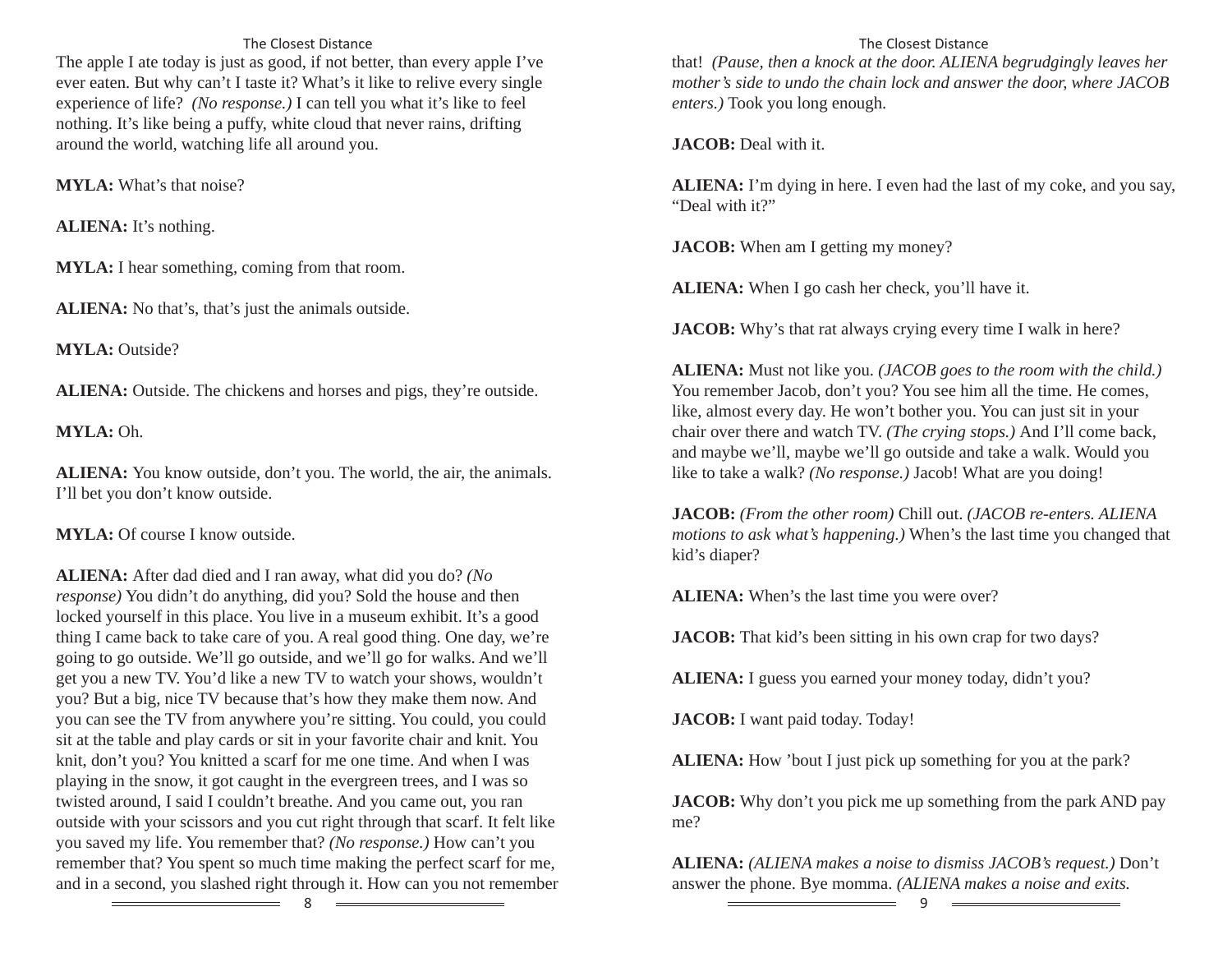The Closest Distance*JACOB locks the door sits down at the opposite end of the table. After a short pause, he speaks.)*

**JACOB:** Well hello there. Remember me? Jacob? My name is Jacob*. (No response)* How are you today? *(No response)* You look like you're tired. Are you tired? *(MYLA shakes her head no.)* So you don't want to take a nap today? OK. *(JACOB walks over to MYLA, stands behind her and starts feeling her breasts. She tries to resist. JACOB covers her mouth with his hand and forces her forward on the table. With his other hand, JACOB starts unbuttoning/taking off his pants as MYLA squirms and makes noises. Blackout.)*

# **SCENE 2**

*Later that day. ALIENA sits on the fl oor. MYLA sits at the table. A faint cry of a baby's can be heard. ALIENA is more than a little high. The phone rings many times, but no one answers it. ALIENA acknowledges it by saying, "Go away!" but it doesn't faze MYLA. ALIENA gets up and pulls the phone out of the wall, screaming at the phone.*

**ALIENA:** Stop calling! Stop it! Leave us alone!

**MYLA:** I keep hearing something. What keeps making that sound?

**ALIENA:** It's the rooster. It just won't shut up.

**MYLA:** But it's not even time to crow.

**ALIENA:** Well, there's something wrong with it, isn't there? It's sick. It's making me sick. The rooster is making me sick, your sister is making me sick, everything is making me sick, just leave me alone! *(ALIENA briefl y cries. MYLA begins to detach.)*

Hilla wants to put you in a mental home, drop you off with the crazy people. But you're not crazy. You're fine. You just need time, to remember. Those memories are there. I see them in your eyes, looking for a way out… *(ALIENA grabs a large knife from the kitchen.)* No one's going to take my mother away. Maybe I'll just kill Hilla if she tries to take you away from me. I'll kill her if she doesn't stop calling, if she ever tries to touch you … "She's my sister." … I'm her daughter. I'm her DAUGHTER. She's mine, you old witch … You don't mind if I cut Aunt Hilla's throat, do you? *(No response)* No? Good. She wants to take you

away from me. She wants to take my mommy away from me … I hate to think about what would happen to you if I wasn't here to protect you. I'm a, I'm an angel of mercy. I'm an angel of mercy here to save you.

**MYLA:** An angel with wings.

**ALIENA:** To save you.

**MYLA:** To save me.

**ALIENA:** *(Puts knife on the table)* You and I are the same, you know? There's something eating away at us. We're victims of the world. Nature is using some defense mechanism against us. Ground and water, air: they never die. I think they want us to die. They want me to die.

**MYLA:** I don't want you to die.

**ALIENA:** The world thinks it would be better if I would. We're just another bug in the world, waiting to be squashed. We think we're so big. We think we're so in control. Compared to nature, everything living in it is different degrees of small. I used to think you knew how to make me feel like the smallest person in the world. I didn't find out until later that I was the smallest. *(Pause)* I bought something for us. *(ALIENA goes into the bedroom, the cries increase. ALIENA yells "Shut up! Shut up!" and comes out with a straw hat for MYLA. She shuts the door and the cries return to being muffled.*) I found your hat!

**MYLA:** My daughter's hat.

**ALIENA:** Try it on.

**MYLA:** NO! No, I don't want to.

**ALIENA:** But I bought it for-

**MYLA:** No! No! No!

**ALIENA:** OK. OK. *(ALIENA puts the hat on the table.)* Do you remember…do you remember that time when we were in the grocery store, and I put oranges inside my shirt to make it look like I had boobs? I said, "Look mommy, I'm just like you." And you rolled your eyes, and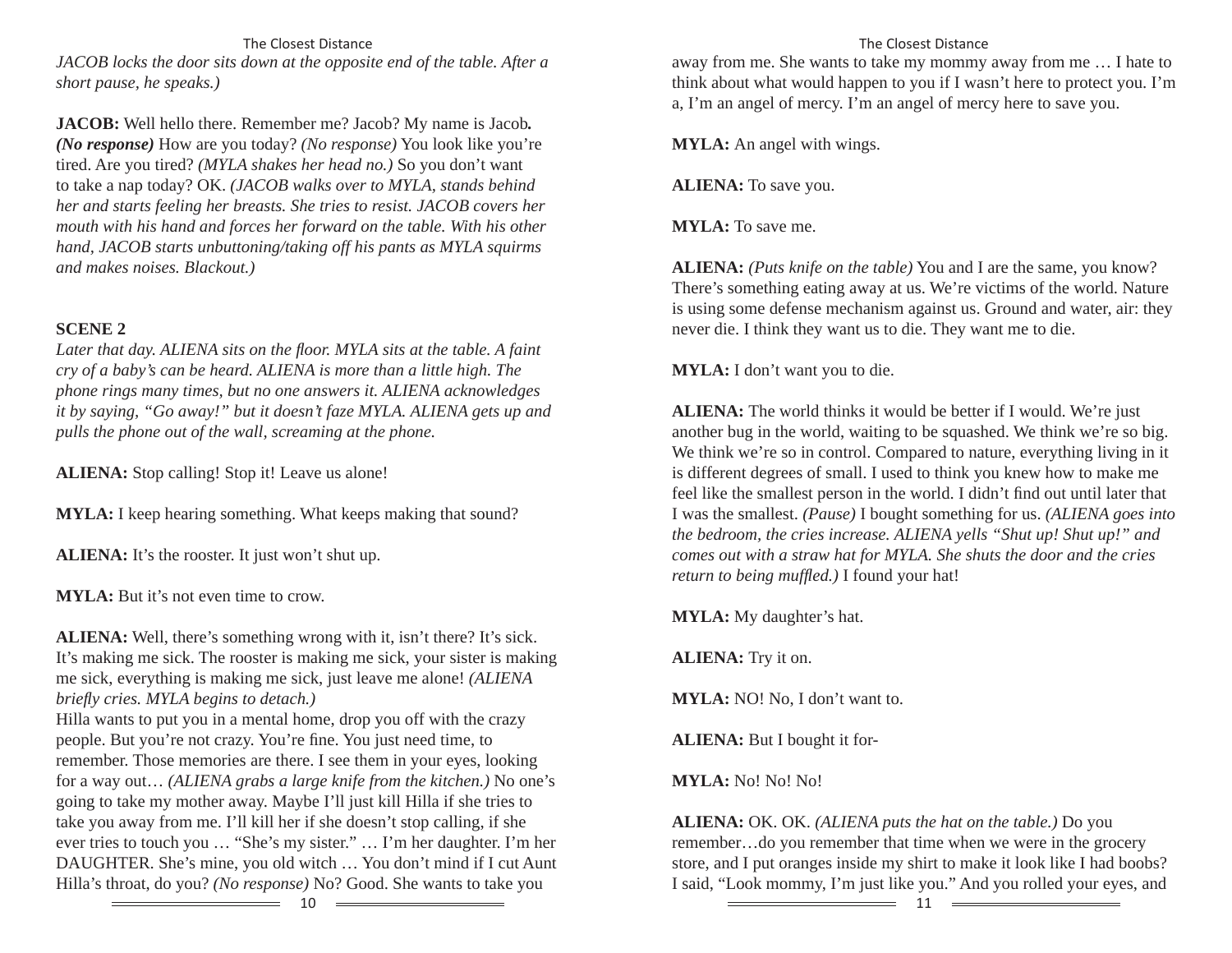### The Closest Distance

I lifted up my arms so proud and the oranges dropped onto the floor? You laughed and said, "Great, we've got to pay for those now." Remember that? *(MYLA shakes her head no.)* Do you remember the night I let that pregnant cat into the house because it was crying outside the window, and then the next day, before you even knew I let the cat in, we had about 6 kittens waiting for us in the closet? *(MYLA shakes her head no.)* You said I had a good heart. *(No response.)* Remember when dad was away the day grandma died, and I stayed up all night with you – you crying into my hair and me squeezing you so tight because letting go meant you falling to the floor? *(No response.)* Of course not. I was good. I can be good. Just remember it. Something. Anything! *(No response. ALIENA gives up. She grabs the hat and puts it on. HILLA appears in the window, looking in.)* 

**MYLA:** I remember you. I remember. You're that hard-working girl, aren't you? Always doing everybody's chores.

**ALIENA:** What else, what else?

**MYLA:** I remember you were younger and you went to a dance.

**ALIENA:** Yes!

**MYLA:** And, and, oh, you were so pretty.

**ALIENA:** Pretty. I was pretty.

**MYLA:** The most gorgeous girl at the ball. Everybody wanted to dance with you, but you, you found the best-looking man – a prince – who danced with you all night. You were so beautiful. Oh, but at midnight, everything changed back to the way it was. Oh it all changed back.

**ALIENA:** *(Realizing it was the Cinderella story, she puts her hat on the table.)*

I'm going to lie down for a while. *(She exits into the bedroom, slams the door and yells "Shut up!" twice to the baby.)*

**MYLA:** So pretty. *(Starts dancing with herself and singing "la-la-la." HILLA is at the door, and she opens it as far as the chain will allow. HILLA peeks in.)*

#### The Closest Distance

**HILLA:** Myla. Myla. *(MYLA stops dancing, turns and looks at her. Through motions and gentle persuasions, HILLA talks MYLA through undoing the chain.)* Baby sister. Myla, let me in.

**MYLA:** Hello.

**HILLA:** Oh sweetie. *(The door is now open. HILLA goes to embrace MYLA, who backs away.)* Myla, we need to hurry. You're in danger. Aliena is going to hurt you. You're going to hurt yourself.

**MYLA:** Do you hear that noise?

**HILLA:** We have to get away from the noise.

**MYLA:** *(Grabs her picture.)* Have you seen my daughter?

**HILLA:** Yes. She's with me. Come with me if you want to see her.

**MYLA:** At the farm?

**HILLA:** Shhh. Quiet, quiet. Yes, Myla. At the farm.

**MYLA:** We ride horses and feed pigs and clean chickens-

**HILLA:** Hurry. Myla, come on. Let's go see her.

**MYLA:** I'll bring her hat. *(As MYLA grabs the hat from the table, ALIENA opens the bedroom door. The cries are louder as the door stays open.)*

**ALIENA:** Mommy, I'm-. No!

**HILLA:** Leave us alone, Aliena. She's coming with me.

**ALIENA:** I warned you, Hilla. I told you to leave us alone!

**HILLA:** You don't know what you're doing, Aliena. *(Screaming, ALIENA attacks HILLA. MYLA hides in the corner by the front door and puts on the hat. She covers her ears. ALIENA and HILLA fi ght their way toward the front of the stage, though for HILLA it's more of a struggle than a fight. When the action moves to the front, MYLA walks over to the* 

12